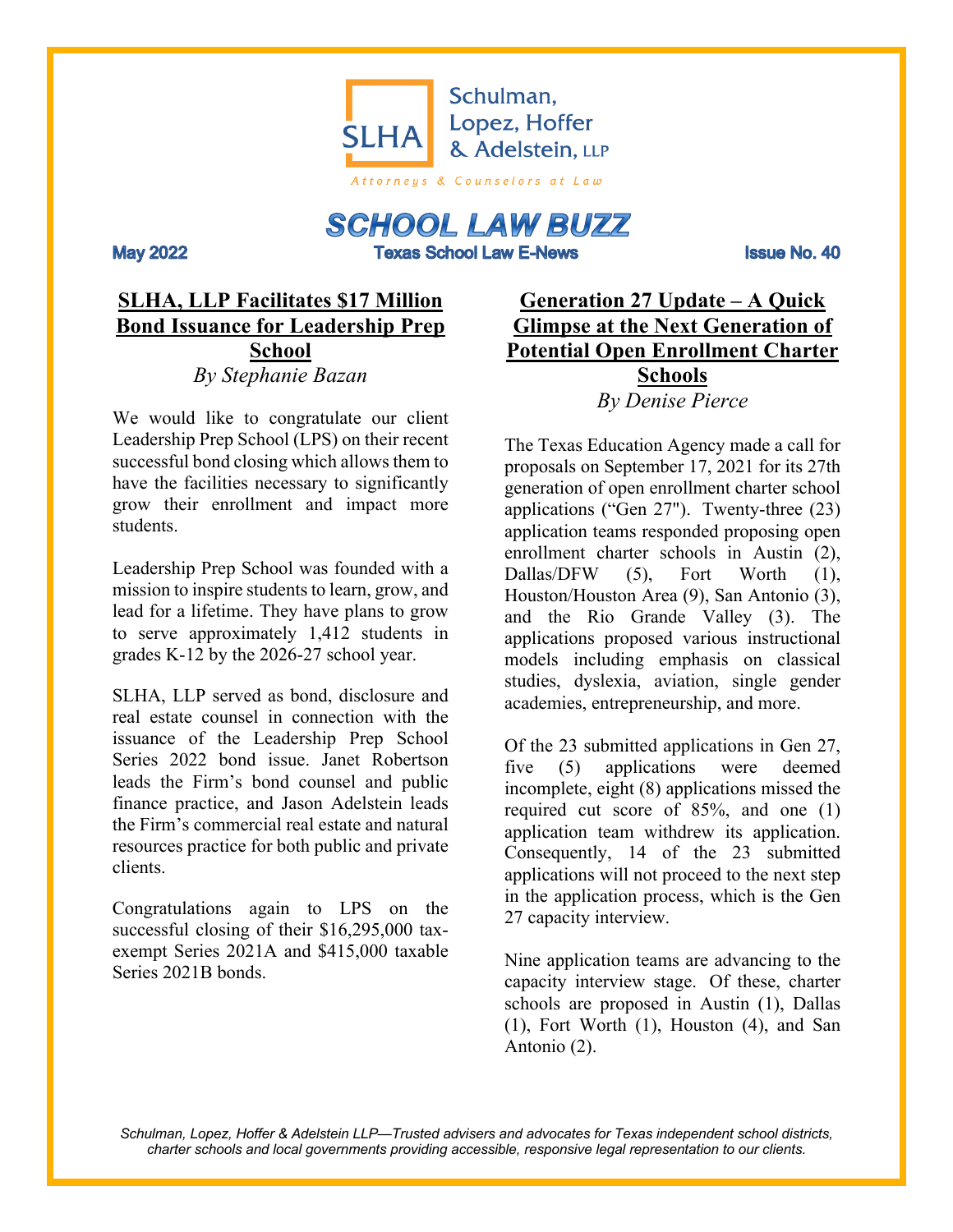The capacity interviews will be conducted by Marian Schutte, the Director of the TEA Division of Charter School Authorizing and Administration (the "Charter Division"). Ms. Schutte and her colleagues from the Charter Division will take the lead on questioning the applicant teams on any aspect of their submitted applications. The Charter Division has the ultimate responsibility for making recommendations to the Commissioner of Education about which applications should advance to the next stage of the application process. TEA professionals from other departments also typically ask questions of the applicant teams and subsequently provide input to Ms. Schutte and her team on which applications to advance. These TEA professionals represent various TEA departments such as Finance, Special Populations, Grants Management, and Legal Services. Members of the State Board of Education also are invited to attend the Gen 27 capacity interviews but are not required to participate. The rigorous capacity interview is one hallmark of the Texas charter application process, which is arguably among the most competitive in the country.

The Charter Division will conduct the Gen 27 capacity interviews via zoom videoconference. The interviews will be live streamed for public viewing through TEA's AdminMonitor at https://www.adminmonitor.com/tx/tea. Time permitting, you may wish to watch all or some of the Gen 27 applicant interviews, which are scheduled for May 10, 11, and 12th. Three interviews are scheduled on each date. Each interview is scheduled for two hours. For your convenience, here is the interview schedule posted by TEA as of the date of this newsletter's publication:

#### https://tea.texas.gov/sites/default/files/gen-27-interview-schedule.pdf

Following the Gen 27 capacity interviews, the Commissioner is expected to announce his Generation 27 selections on Friday, May 27, 2022. In the past, about half of the interviewees are selected by the Commissioner for charter awards. If this historic pattern holds true for Gen 27, then we expect 4-5 applications to be selected by the Commissioner to proceed to the near-final step in the application process, which is a presentation by the Commissioner to the 15 member State Board of Education at their meeting scheduled for June 13-17, 2022 The SBOE members are authorized by state law to veto any of the Commissioner's selected applications. Each application team that survives SBOE veto will be be awarded a charter contract by the Commissioner, provided that the application team meets the final step in the application process, which is to address any contract contingencies identified by the Commissioner.

The imbedded table links to each application submitted in the Gen 27 application and describes the status of each application as of April 25, 2022.

SLHA wishes the nine applicant teams every success in their Gen 27 capacity interview and beyond.

*\*The imbedded table referenced in this article is found on the last page of this Newsletter.\**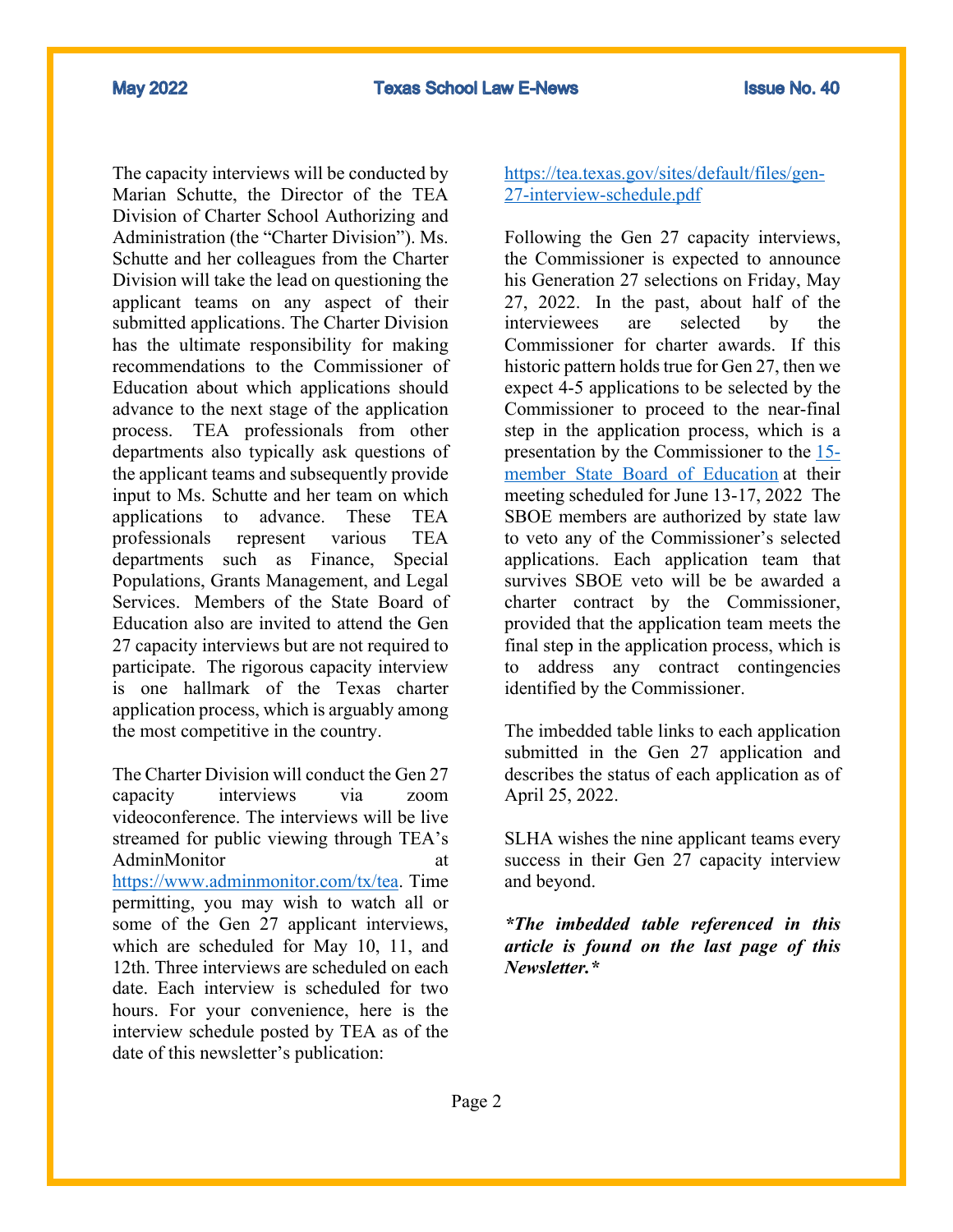### **SLHA Welcomes Roxana Rahdaie to the Public Finance Team** *By Janet Vaughan Robertson*

We are pleased to introduce Roxana Rahdaie, Public Finance Associate. Ms. Rahdaie is a December 2020 graduate of the South Texas College of Law, where she ranked in the 25 percentile of the graduating class. She also holds a Bachelor of Science degree from the University of Houston. Ms. Rahdaie joined the Firm in April in our public finance and real estate practice areas where she represents open enrollment charter schools in bond, real estate and financial law matters. She interfaces with clients and lenders, as well as local and state government agencies.

The public finance team at Schulman, Lopez, Hoffer & Adelstein, LLP (SLHA) provides bond counsel and disclosure counsel services to new and existing clients. For charter schools that are not in the market for a bond issue, the finance team at SLHA works closely with our real estate group on all forms of leases, development leases with options to purchase and secured bank loans, as well.

In addition to our work as bond counsel and disclosure counsel to charter schools, our public finance team also represents underwriters, trustee banks, conduit issuers, and bond purchasers in other types of municipal bond transactions. This depth of experience means our attorneys are uniquely qualified to interface effectively on behalf of our clients with all of the parties involved in the bond financing process. We also provide representation throughout the entire life cycle of a bond financing, including real estate and construction matters, environmental issues,

utility regulation, other transactional matters and potential litigation.

Partner Janet Vaughan Robertson is the department head of the public finance group. Ms. Robertson has 30+ years of experience representing borrowers, lenders and issuers in  $501(c)(3)$  bond issues and bank financings and is a highly respected bond counsel, underwriter counsel, credit bank counsel, borrower counsel, issuer counsel and trustee counsel in connection with multi-million dollar municipal and conduit bond issues for school districts, charter schools, private schools and local governments.

SLHA's public finance team also has unparalleled access to all of the Firm's attorneys. Managing Partner Joe Hoffer's practice covers all areas of charter school law, including financial transactions, civil litigation, operations, governance, nonprofit tax law, construction litigation, administrative law and litigation, employment student law and civil rights matters. Partner Jason Adelstein, a Texas Board certified Commercial Real Estate Law practitioner, represents public, private and institutional parties in the negotiation, acquisition, development, leasing, financing, operation and purchase/sale of all types of commercial properties, including properties for use by charter schools and other educational institutions.

Our rapidly growing school finance practice is ready to assist you. Please feel free to reach out to Ms. Rahdaie at rrahdaie@slh-law.com or Ms. Robertson at jrobertson@slhlaw.com.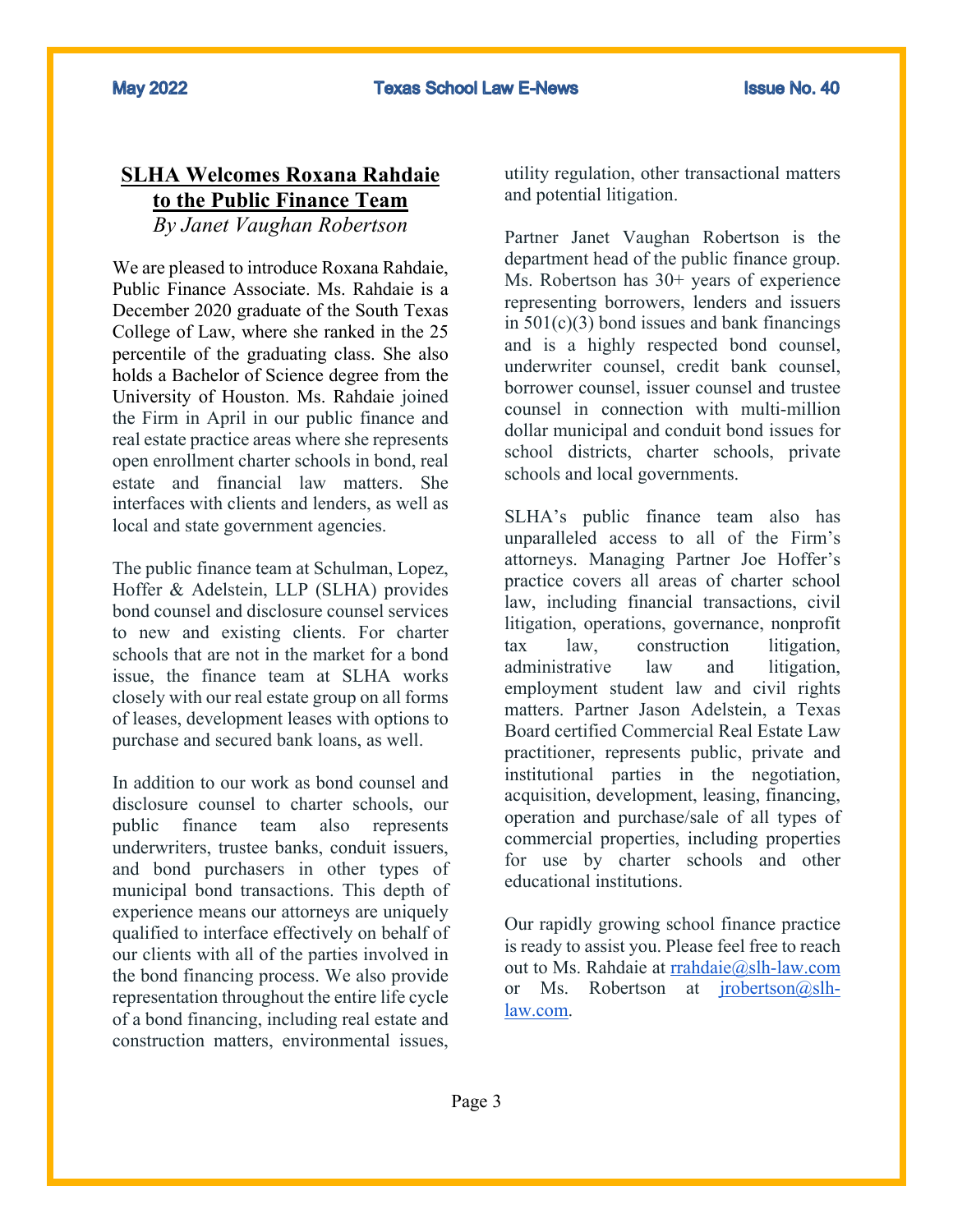## **Class of 2022 Graduation Ceremonies: Load the Fireworks and Watch for Landmines** *By Denise Pierce*

The high school graduates in the Class of 2022 are to be commended for their endurance. They have completed their high school credits contending with a global pandemic that required them to flex between online, hybrid, and in-person learning. They added face masks to their essential school supplies and became adept at regular temperature checks, testing, and other school-imposed safety protocols. Many lost loved ones to the randomness of COVID-19 virus, overcame attendant financial challenges, and yet persevered.

This month, these fighters in the Class of 2022 will promenade proudly to the triumphant refrains of Pomp and Circumstance. Like the high school graduates before them in the Class of 2020 and in the Class of 2021, this year's graduates deserve booming and brilliant fireworks displays to celebrate their arrayed accomplishments and to signal their endurance, resilience, and tenacity. SLHA offers a hearty congratulations to them and most especially to you, our clients, who have prepared the Class of 2022 for their college, career, and military days ahead.

As you are loading the fireworks in celebration of the Class of 2022, be certain also to watch for lurking legal landmines. High school graduation ceremonies (and football games) arguably have stirred more litigation than any other type of public school-sponsored event.

This year, with so many students and families celebrating challenges overcome by the Class of 2022, litigation risks may be low. However, given heightened polarization and culture war in the State of Texas and across the nation, any random word, set of comments, place, or activity associated with the graduation ceremony could erupt legal calamity. Therefore, public school officials must be mindful of the legal landmines associated with planning and implementation of graduation ceremonies for the Class of 2022.

We offer general guidance here, as our newsletter format does not permit a full legal analysis on each issue. For the ease of reading, we also have redacted the legal citations. If your graduation program contemplates one or more of the elements identified below, give us a call. You should invite an SLHA attorney into the planning conversation so that the legal risks can be analyzed and minimized by careful application of the applicable legal standards.

For each of these ceremony elements, the outcome in any legal challenge will be based on a careful review of the particular facts and circumstances. There are no hard and fast rules, only zones of risk.

1. **Prayer By Students** – In our opinion, prayer may be offered by a student during a graduation ceremony only if the school's policy or practice permits students to offer prayer at the graduation ceremony as a means for solemnizing the event and if the school does not require pre-approval of the prayer by school officials. Under these circumstances, a student's prayer will likely be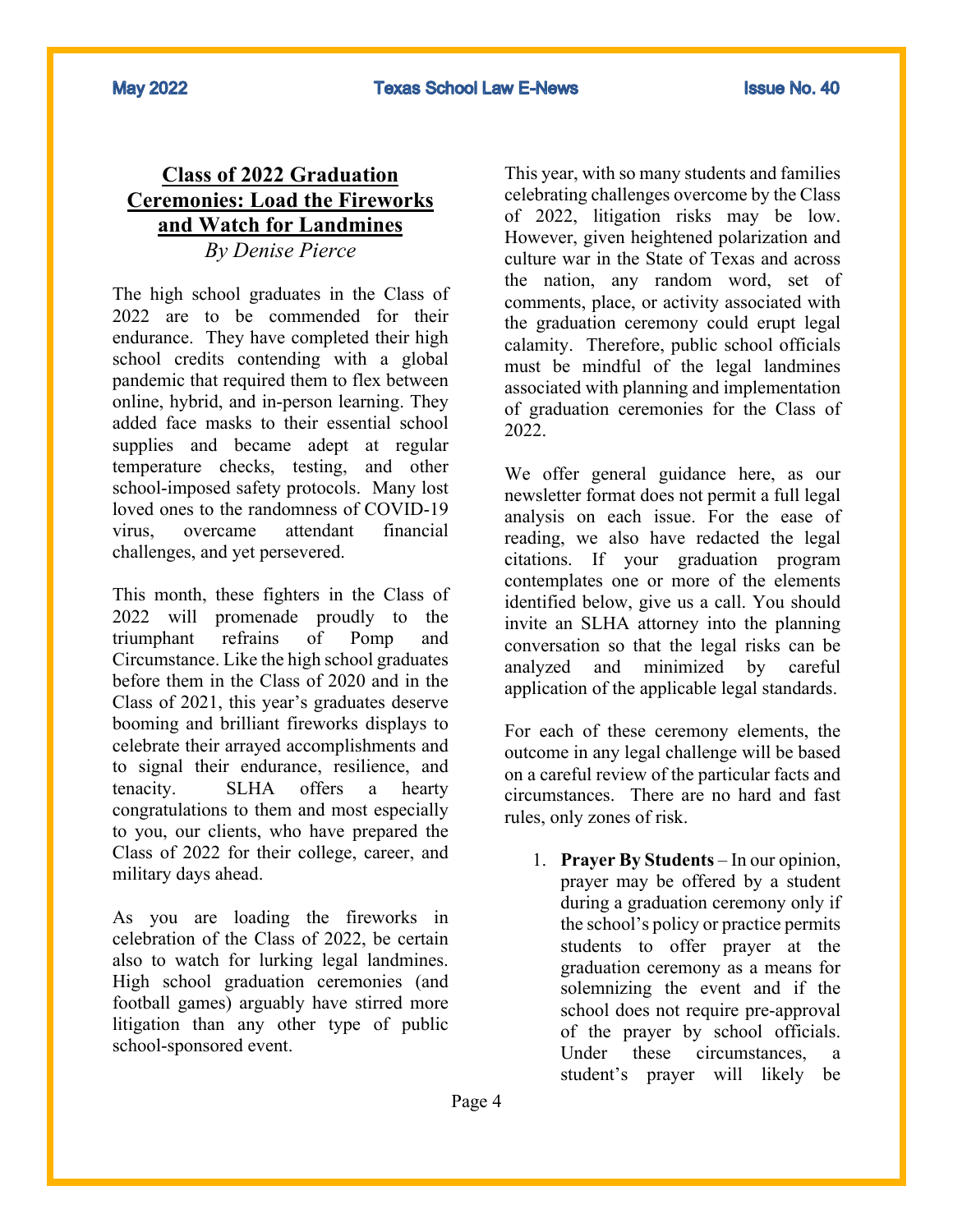**May 2022** 

considered private speech that is protected by the Free Speech and Free Exercise Clauses of the First Amendment to the U.S. Constitution. Because it is likely to be considered private speech, a student's prayer can be sectarian. A caution here is to have a broad student selection process year over year and to add a speech disclaimer as a footnote in the graduation program indicating that the school does not approve, endorse, or otherwise support student speech.

- 2. **Prayer By School Officials** We recommend against prayer by school officials. Prayers offered by school officials (e.g., board members, school administrators, teachers, staff, and even active volunteers) will almost certainly be perceived as government speech and therefore is highly restricted by the Establishment Clause of the First Amendment to the U.S. Constitution.
- 3. **Prayer by Invited Guests** We also recommend against prayer by invited guests. Prayers offered by invited guests are likely to carry the imprimatur of government speech and therefore implicate restrictions of the Establishment Clause of the First Amendment to the U.S. Constitution.
- 4. **Speeches by Students** Depending on the school's policy and practice regarding student speeches at graduation, students may have broad liberties regarding the content of their graduation speeches. Yet, even when a student's graduation speech is considered private speech, courts

have authorized schools to prohibit and take disciplinary action when a student's speech is vulgar, lewd, profane, hate speech, threatens health and safety, promotes illegal drugs, defames a person, or is disruptive to the graduation ceremony. If there will we student speeches, we advise schools to add a speech disclaimer as a footnote to the graduation program.

- 5. **Speeches by School Officials** Because speeches by school officials will almost certainly be considered government speech, we recommend that the content of speeches by school officials be limited to school-related issues only. School officials must avoid issues like religion, politics, and elections. Non-school content will expose the school to constitutional liability and to the loss of the school's tax-exempt status.
- 6. **Speeches by Invited Guests** Invited guests have broad latitude in the content of their graduation speeches. The speaker's remarks are not likely to bear the imprimatur of the school and therefore will not be considered government speech. Cautions here are to absolutely avoid clergy who will offer a purely sectarian message (i.e., no preaching!) and political candidates who will use the platform to solicit campaign support (i.e., no campaign activities!). Here, a speech disclaimer footnote is also advisable.
- 7. **Using a Worship Facility for the Graduation Ceremony** – If the school uses a worship space for its

Page 5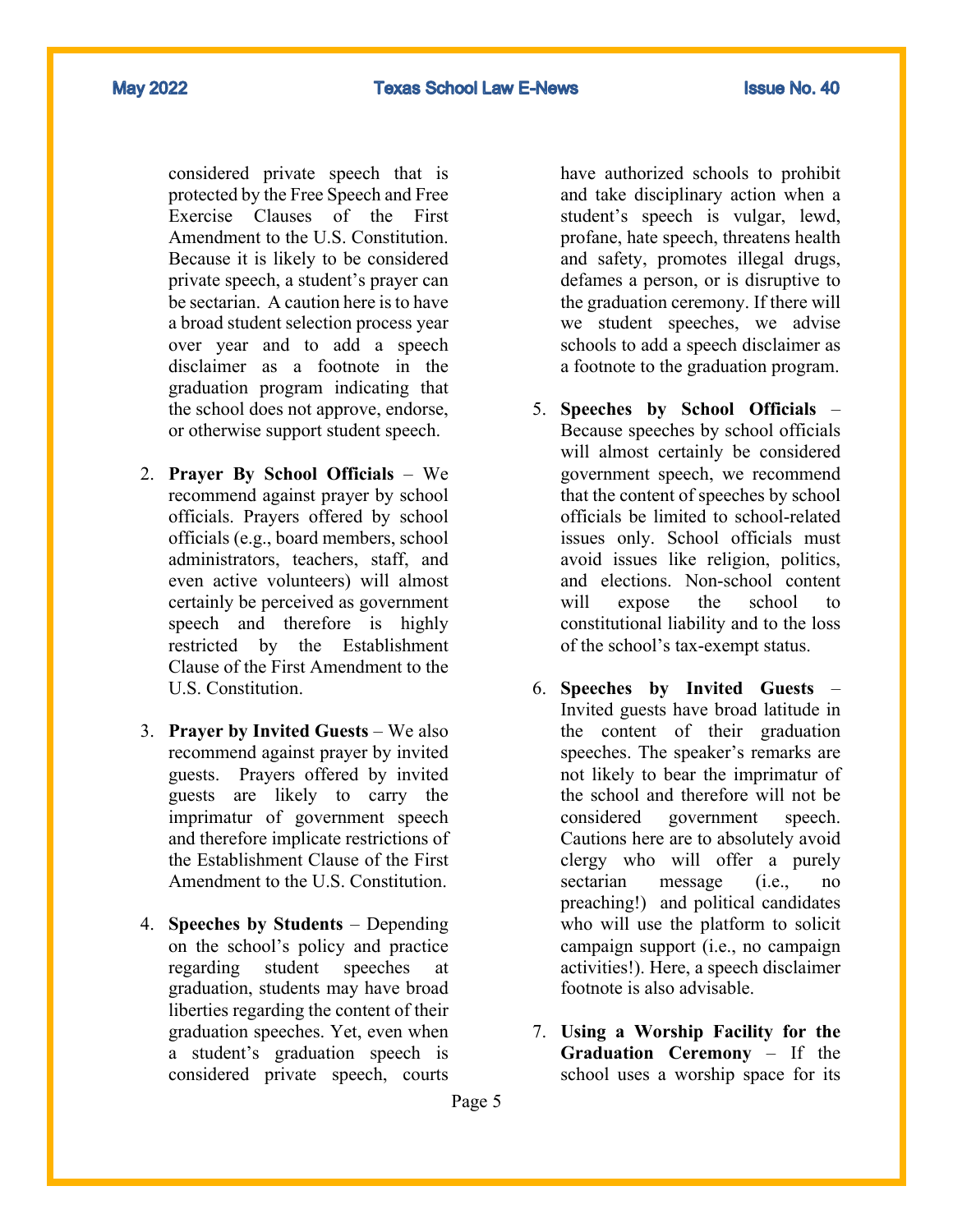**May 2022** 

graduation ceremony, then it should work with the church to remove portable religious iconography from the ceremony space (e.g., church bulletins, hymnals, flyers, communion table, baptismal fonts, etc.). Permanent iconography should be largely ignored during the ceremony and the church members must avoid proselytizing guests before or after the graduation ceremony. The school's aim is to regard the facility as a secular event center rather than as a worship space. These and similar tactics will minimize challenge under the Establishment Clause of the First Amendment to the U.S. Constitution.

- 8. **Academic Accomplishments in the Printed Program** – Schools often use the printed program to highlight the academic accomplishments of its students. Students ranked in the top 10% are sometimes noted, along with students who graduate with distinction. These printed notations arguably compromise the confidentiality requirements of federal law not to share personally identifiable information from education records, but we perceive the litigation risk here to be extremely low. The risk is particularly low for schools that include student honors and awards as part of their definition of "directory information" under the Family Educational Rights & Privacy Act ("FERPA").
- 9. **COVID-19 Safety Protocols** Even though COVID-19 transmission has waned in recent months, schools are

wise remain concerned about the graduation ceremony becoming a spreader event. We warn against the school imposing mask or vaccination mandates, but it is defensible for schools to require social distancing and to refuse attendance to persons who have fevers or who have recently had close contact with person who tested positive. Schools may also provide and encourage the use of hand sanitization as well as face masks.

10. **Other Safety Protocols** – With the anticipation of a large crowds comes the concern for random violence. To guard against this threat, we believe that schools may require a no-bag, small bag, or clear bag policy for entrance into the graduation venue. School may also defensibly search persons or their property upon entry to the event, provided the searches are reasonable in light of facts and circumstances.

In closing, we again offer congratulations to our client schools and to their graduates in the Class of 2022! Load the fireworks. If you observe any landmines, let us know how we can safely retrieve and disarm them.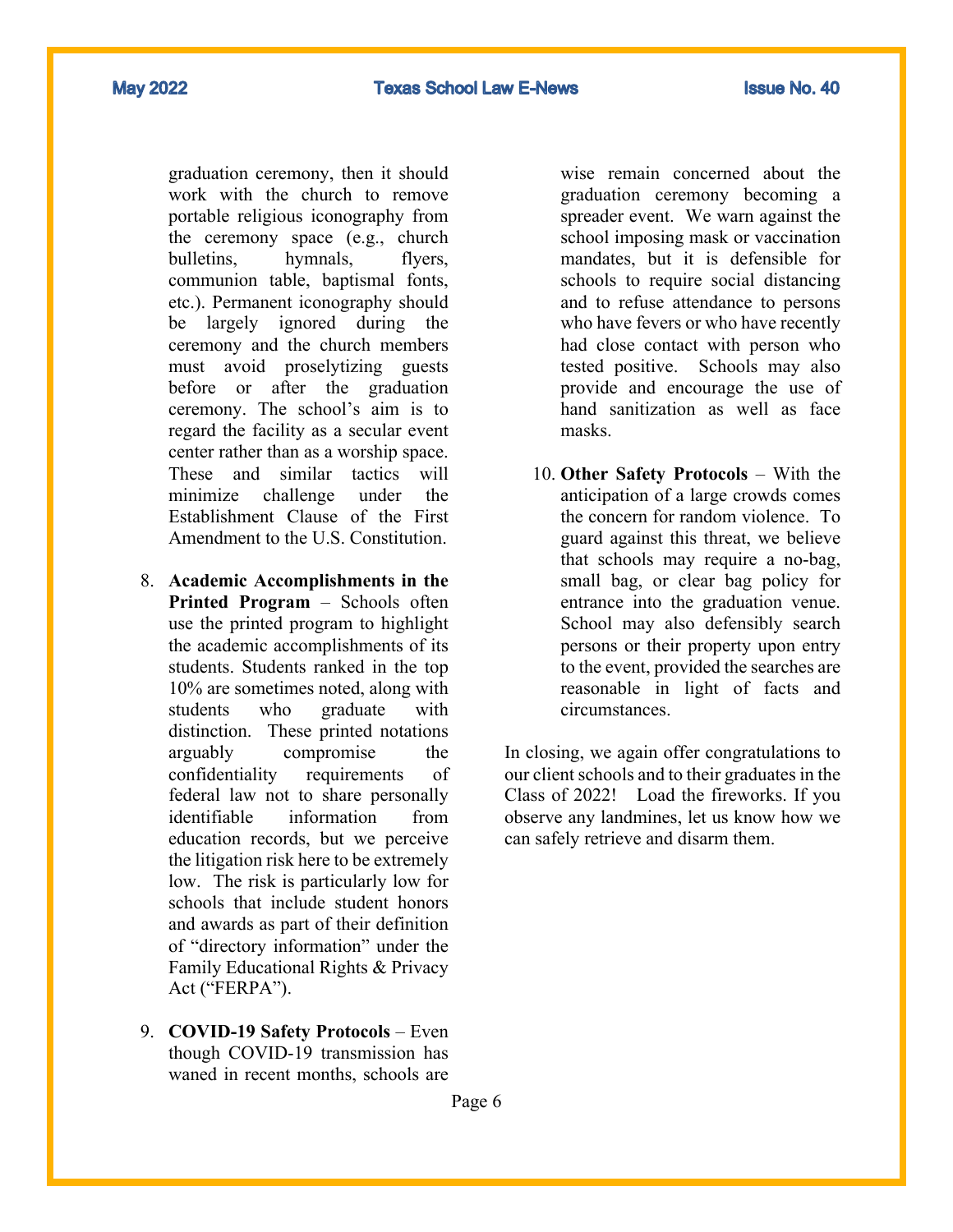## **Another School Prayer Case at the U.S. Supreme Court: Can a High School Football Team Pray After Football Games at the 50 Yard Line?** *By Joe Joyce*

Since the U.S. Supreme Court famously announced in the 1960s that neither students nor teachers "shed their constitutional rights to freedom of speech or expression at the schoolhouse gate," defining Constitutional rights to speech and expression in and around schools has been a frequent subject of litigation and discussion by legal scholars. In late April 2022, the U.S. Supreme Court held oral argument in what may be the next chapter in the Court's body of case law defining those rights.

In *Kennedy v. Bremerton School District*, a high school football coach sued his school district employer after the District nonrenewed his employment contract due to his post-game prayers at the 50-yard line. From the questions raised by the Justices during oral argument, they are weighing several issues. First, the facts appear to be disputed. The Justices asked whether the Coach was still "on-duty," the length of the Coach's prayer, and the extent to which students were involved.

As to the law, the Court must reconcile three First Amendment interests that may be in conflict. Coach Kennedy argued that his brief post-game prayers were private speech protected by his rights of free speech and free exercise of religion. In contrast, the District argued that audible prayers at the 50-yard line immediately after a large, school-sponsored event constituted school-sponsored speech

that created potential violations of the First Amendment's Establishment Clause. Specifically, the District argued that allowing the Coach's visible prayers to go forward would have constituted District endorsement of religion and this his prayers may have served as religious coercion to the District's students to participate in the prayers.

Coach Kennedy responded that the Establishment Clause does not compel public schools to purge from public view all religious exercise of coaches and teachers. He also sought to distinguish his prayer as private speech endorsing religion and not government speech endorsing religion. During two hours of oral arguments, the Justices raised multitude hypotheticals. The Justices also discussed the Court's decades old tests for Establishment Clause cases, which have been the subject of scrutiny, especially from Justice Gorsuch and the late Justice Scalia. *See Shurtleff v. City of Boston*, 596 U.S. \_\_\_\_, No. 20-1800, 2022 WL 1295700, at \*19 (U.S. May 2, 2022) (Gorsuch, J., concurring in judgment), citing *Lamb's Chapel* v. *Center Moriches Union Free School Dist.*, 508 U.S. 384, 398, 113 S.Ct. 2141, 124 L.Ed.2d 352 (1993) (Scalia, J., concurring in judgment).

Of particular note for school administrators and school lawyers alike is whether the Court will engage in some firm line-drawing with regard to what conduct is permissible and impermissible in this First Amendment context. Hopefully the Court will give helpful guidance so that public school administrators and employees can stand on firmer legal ground in these complex and often emotionally charged situations. SLHA will publish an update when the opinion is issued.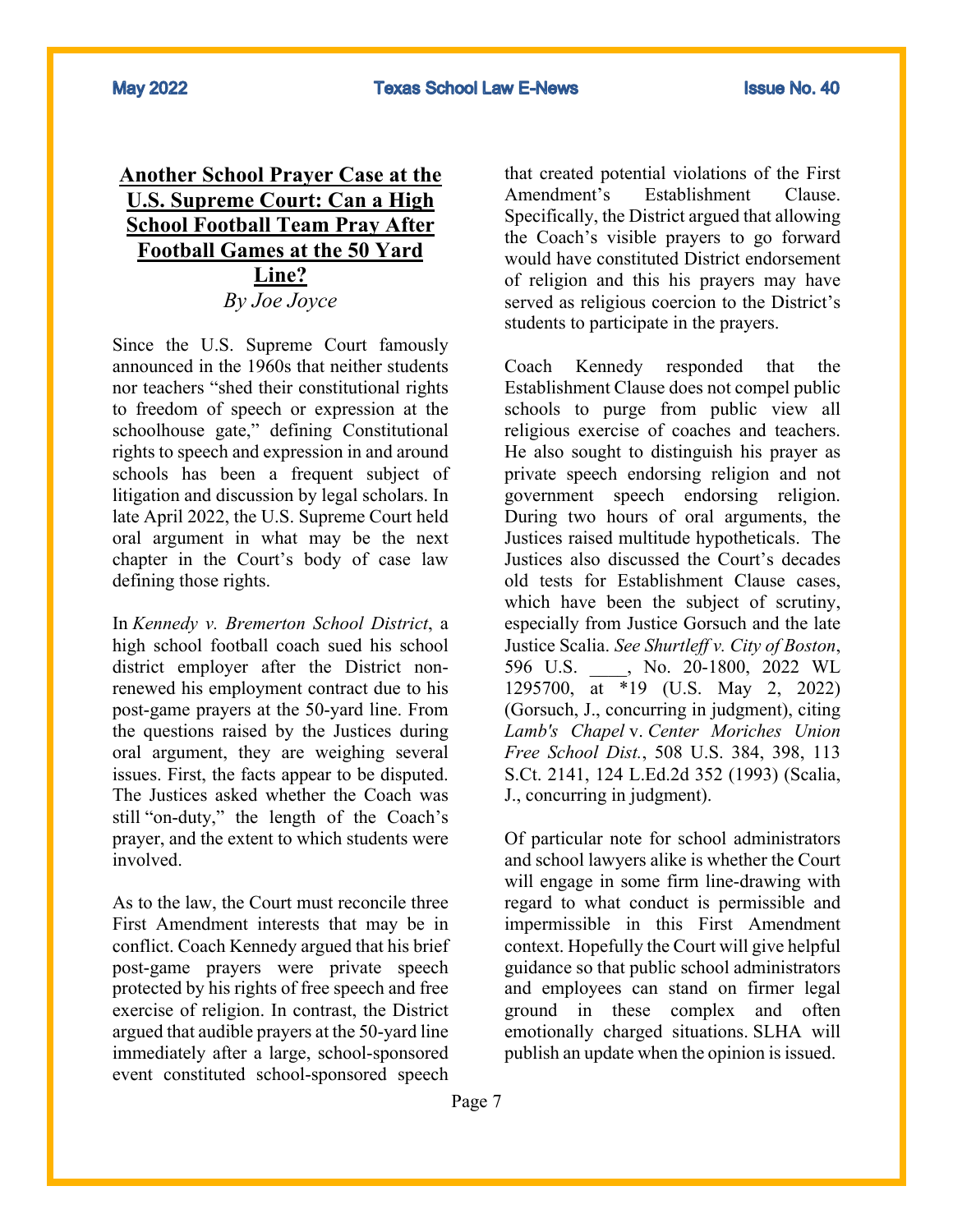#### **Have Questions? We'll Answer.**

If you have any questions concerning the content in this e-newsletter or any other school law matter, please contact Laura Van Story at lvanstory@slh-law.com or at (210) 538-5385.